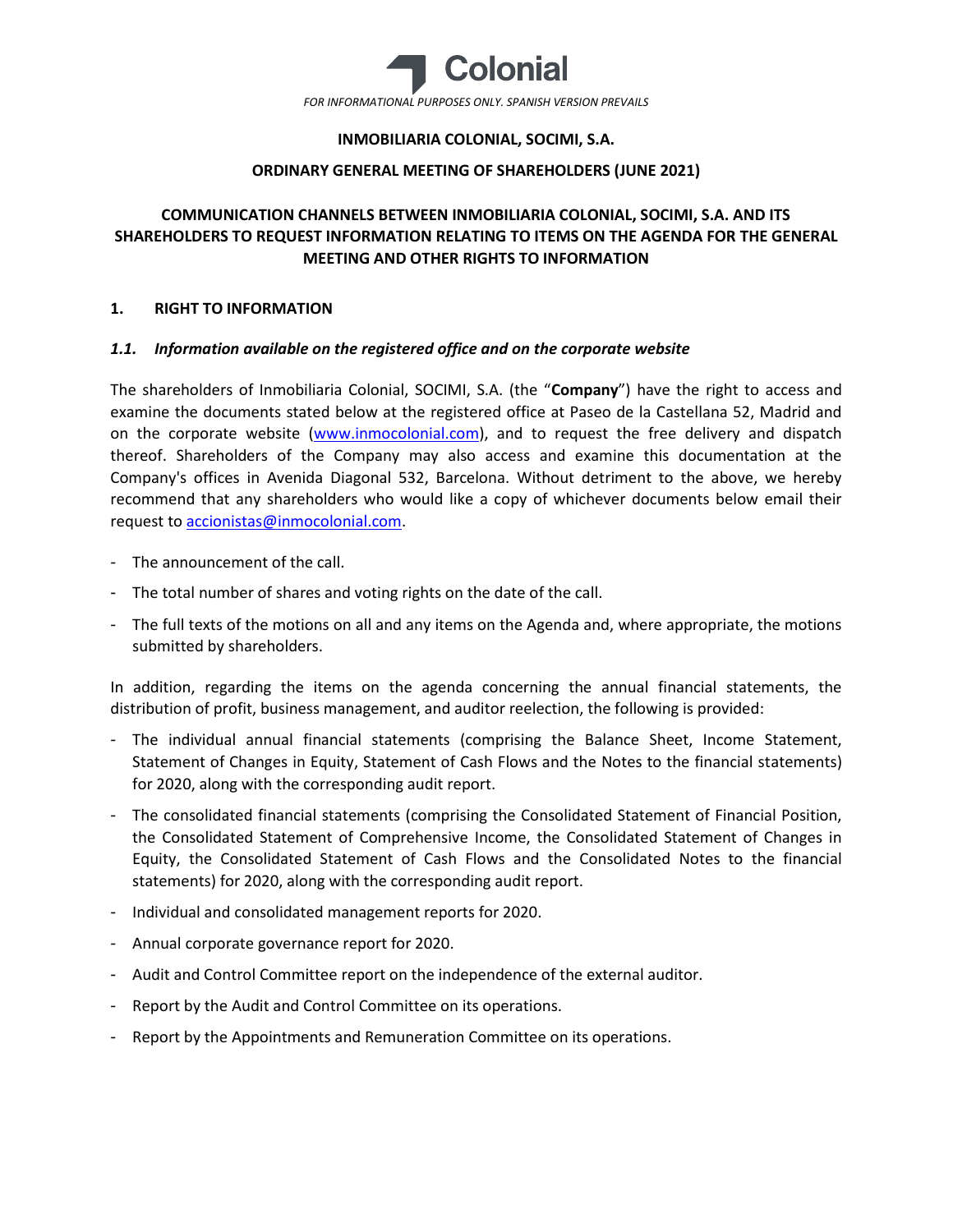

#### *FOR INFORMATIONAL PURPOSES ONLY. SPANISH VERSION PREVAILS*

In connection with the items on the Agenda regarding the authorisations granted to the Board of Directors, the following is provided:

- Report by the Board of Directors on the proposed resolution to authorise the Board of Directors to increase the share capital pursuant to article 297.1.b) of the revised text of the Spanish Limited Liability Companies Law.
- Report of the Board of Directors regarding the motion to authorise the Board to issue bonds that can be converted into new Company shares or other similar securities that may give the direct or indirect right to subscribe to Company shares, with the express option to disapply shareholders' preemptive right, and to increase the share capital as required in order to convert the aforesaid securities.

In connection with the items on the agenda regarding the remuneration of Directors, the following is provided:

- Directors' Remuneration Policy for 2021, 2022 and 2023.
- Report by the Appointments and Remuneration Committee on the motion to adopt the Directors' Remuneration Policy for 2021, 2022 and 2023.
- Report by the Board of Directors on the motion to adopt the Directors' Remuneration Policy for 2021, 2022 and 2023.
- Annual Report on the Directors' Remuneration for 2020.

In connection with the items on the agenda regarding the amendment of the Company Bylaws and the General Meeting of Shareholders Regulations:

- Report by the Board of Directors on the proposals for the partial amendment to Company Bylaws.
- Report by the Board of Directors on the motions to amend part of the Regulations of the General Meeting.
- Consolidated text of the Company Bylaws.
- Consolidated text of the General Meeting of Shareholders Regulations.

In connection with the information item on the agenda, the following is provided:

- Report by the Board of Directors on the partial amendment to Board Regulations.
- Consolidated text of the Board Regulations.

#### Also, generally:

- Communication channels between the Company and the shareholders.
- Model attendance, proxy and remote voting card.
- Methods and procedures to appoint a proxy at the General Meeting and to exercise the remote voting before the Meeting.
- Operating Rules for the Online Shareholders' Forum.
- Instructions for attending and voting at the General Meeting by electronic means.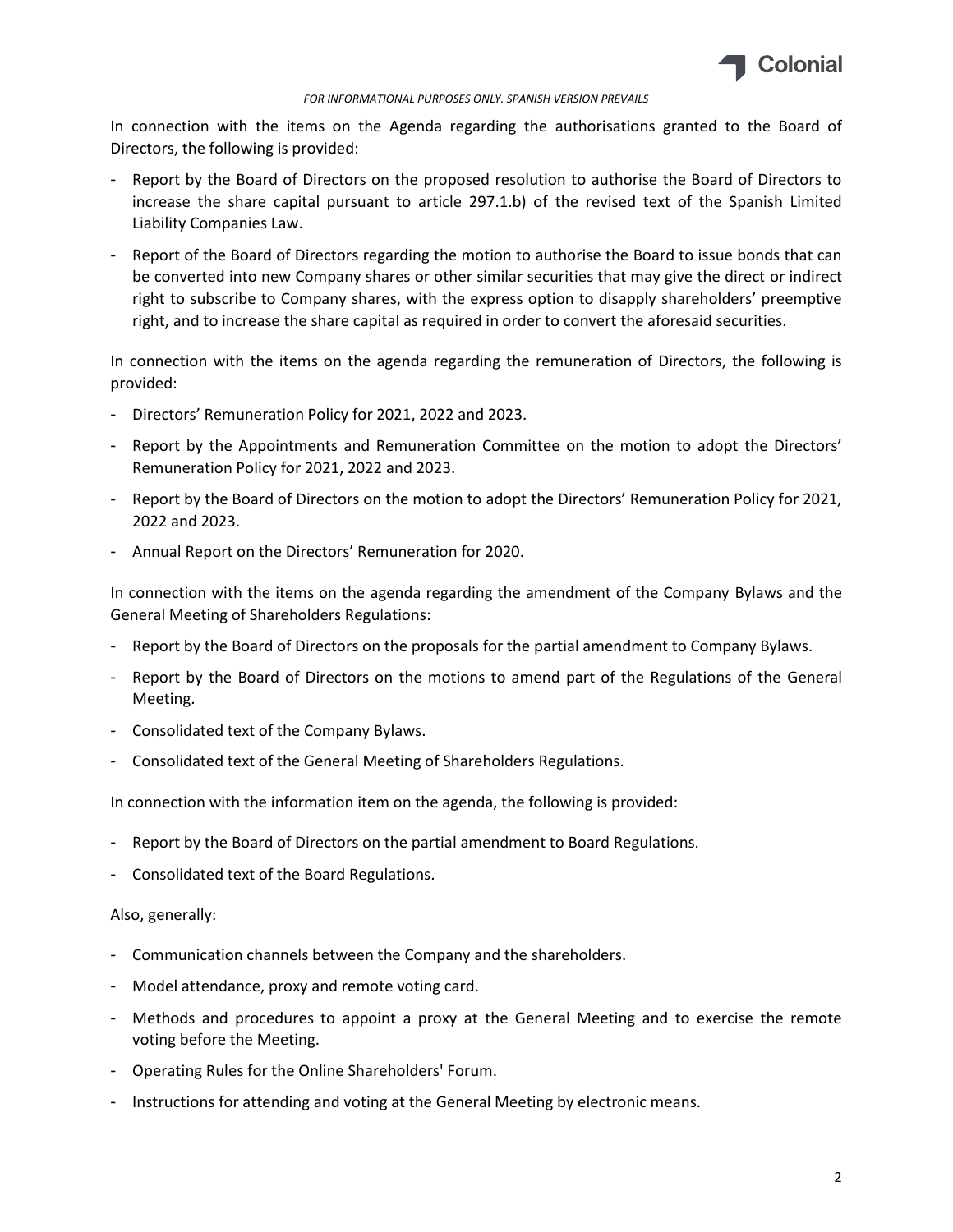

#### *1.2. Right to information before the General Meeting*

Upon calling the meeting, and up to five days before the date scheduled for the General Meeting, shareholders may request such information or clarifications as they deem necessary in connection with the items on the Agenda or to submit any questions they consider appropriate in writing. Shareholders may also request in writing within the same time frame, any clarifications they consider necessary concerning any public information that the Company may have disclosed to the Spanish Securities Market Commission ("**CNMV**") since the date of the immediately preceding General Meeting, or regarding the auditor's report.

The Company will be required to provide the information requested, except in such cases where (i) the information may be unnecessary to safeguard the shareholder's rights; (ii) there are objective reasons to believe that the information could be used for purposes that are not related to the Company; and/or (iii) disclosing such information may harm the Company or related companies.

Notwithstanding the above, a request for information cannot be refused when it is supported by a number of shareholders of the Company who make up at least 25% of the Company's share capital. The shareholder shall be responsible for any harm and damages that may be caused by the abusive or harmful use of the information requested.

Valid requests for information, clarifications or questions made in writing and the written replies thereto will be included on the Company's website [\(www.inmocolonial.com\)](http://www.inmocolonial.com/). However, when, before raising a specific question, the requested information is clearly, expressly and directly available to all shareholders on the Company's website ([www.inmocolonial.com\)](http://www.inmocolonial.com/) in a question-answer format, the Company may limit its reply to the information provided on the Company's website.

All requests for documentation and/or information must include the personal details of the person which submitted the same and, in particular, the name and surname(s) or corporate name of the shareholder and the number of shares that they hold; and such requests must be submitted by one of the following methods:

- Post: to the registered office (Paseo de la Castellana 52, 28046 Madrid) or the Company's office in Barcelona (Avenida Diagonal 532, 08006 Barcelona).
- Email address[: accionistas@inmocolonial.com.](mailto:accionistas@inmocolonial.com)

Notwithstanding the above, shareholders or proxies attending the General Meeting by electronic means should follow, if they wish to exercise their right to information before the General Meeting, the procedure specified in the document "*Instructions for attending and voting at the General Meeting by electronic means*", available in the section on the General Meeting of Shareholders 2021 ("Online Attendance") on the Company's website ([www.inmocolonial.com\)](http://www.inmocolonial.com/).

# *1.3. Right to information during the General Meeting*

Shareholders attending the General Meeting by electronic means should follow, if they wish to exercise their rights to information during the General Meeting, the procedure specified in the document "*Instructions for attending and voting at the General Meeting by electronic means*" available in the